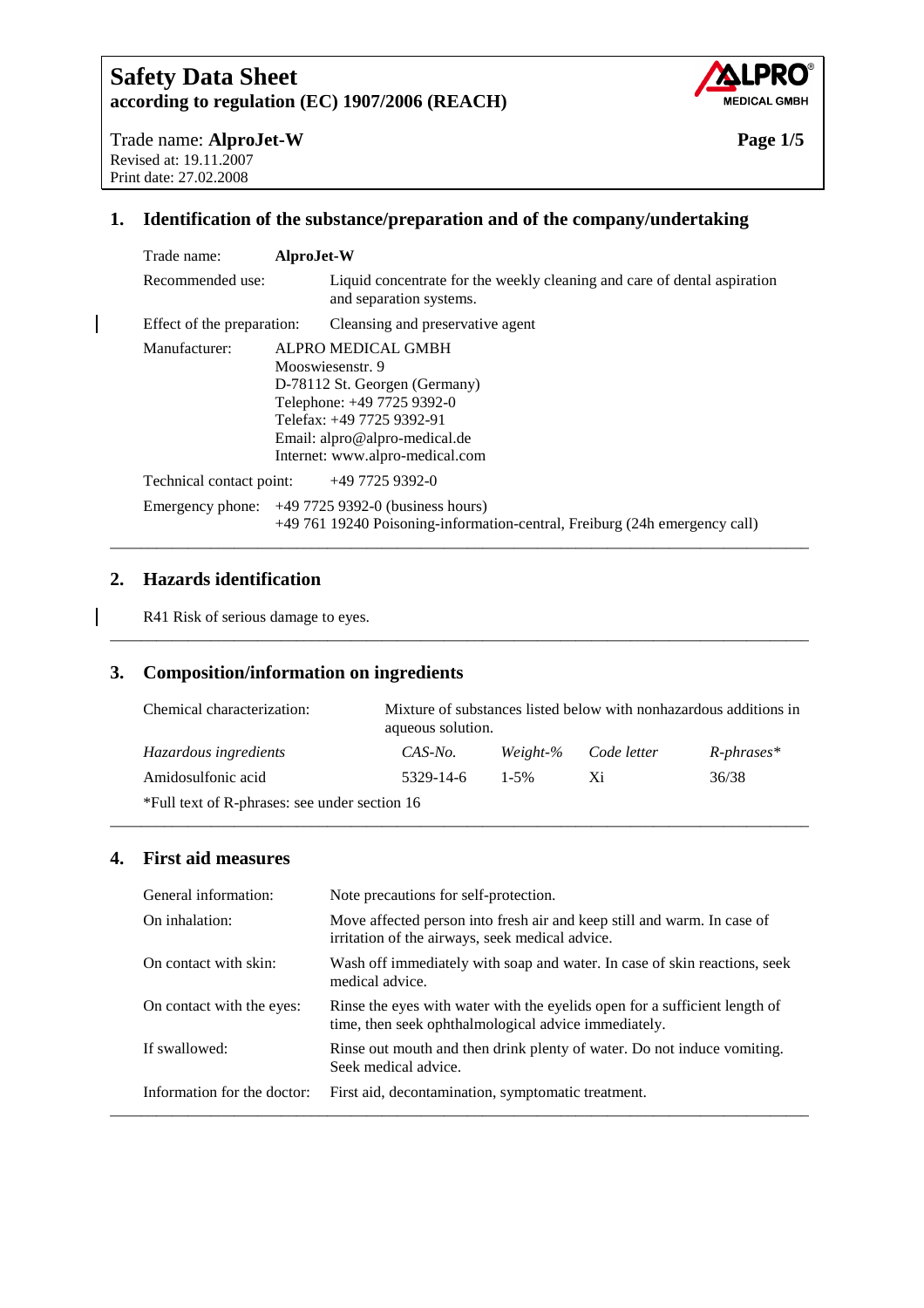

Trade name: **AlproJet-W Page 2/5**  Revised at: 19.11.2007 Print date: 27.02.2008

### **5. Fire-fighting measures**

| Suitable extinguishing media:                                                                                          | Water, foam, dry fire-extinguishing media, carbon dioxide                                |
|------------------------------------------------------------------------------------------------------------------------|------------------------------------------------------------------------------------------|
| Extinguishing media which must not be used<br>for safety reasons:                                                      | None known                                                                               |
| Special exposure hazards arising from the<br>substance or preparation itself, combustion<br>products, resulting gases: | None known                                                                               |
| Special protective equipment for firefighting:                                                                         | Not necessary                                                                            |
| Additional information:                                                                                                | Cool endangered containers with water spray jet and if<br>possible remove off fire area. |

\_\_\_\_\_\_\_\_\_\_\_\_\_\_\_\_\_\_\_\_\_\_\_\_\_\_\_\_\_\_\_\_\_\_\_\_\_\_\_\_\_\_\_\_\_\_\_\_\_\_\_\_\_\_\_\_\_\_\_\_\_\_\_\_\_\_\_\_\_\_\_\_\_\_\_\_\_\_\_\_\_\_\_\_\_\_\_\_\_\_

#### **6. Accidental release measures**

| Personal precautions:              | Use personal protective clothing. High risk of slipping due<br>to leakage/spillage of product. |  |
|------------------------------------|------------------------------------------------------------------------------------------------|--|
| Environmental precautions:         | Contain spillage with absorbing material, e.g. with sand.                                      |  |
| Methods for cleaning up/taking up: | Treat recovered material as prescribed in: Disposal<br>considerations.                         |  |

### **7. Handling and storage**

| Hints for safe handling:                                                   | Avoid contact with skin and eyes.                         |
|----------------------------------------------------------------------------|-----------------------------------------------------------|
| Hints for protection against fire and explosion: Product is not flammable. |                                                           |
| Further information:                                                       | Not necessary                                             |
| Requirements for storage rooms and vessels:                                | Keep tightly closed and store only in original container. |
| Hints on storage assembly:                                                 | Not necessary                                             |
| Further information on storage conditions:                                 | -5 °C - +35 °C (Recommended storage temperature)          |
| Storage class:                                                             | $LGK$ 10                                                  |
|                                                                            |                                                           |

### **8. Exposure controls / Personal protection**

#### **Constituents with occupational exposure limits rsp. biological occupational exposure limits requiring monitoring:**

Does not contain substances above concentration limits fixing an occupational limit.

#### **General health and safety measures:**

 Do not eat, drink, smoke while working. Wash hands before breaks and on finishing work. Preventive skin protection using barrier ointment. Keep away of foods and drinks. Avoid contact with eyes, skin and clothing. Avoid inhalation of aerosols and vapours.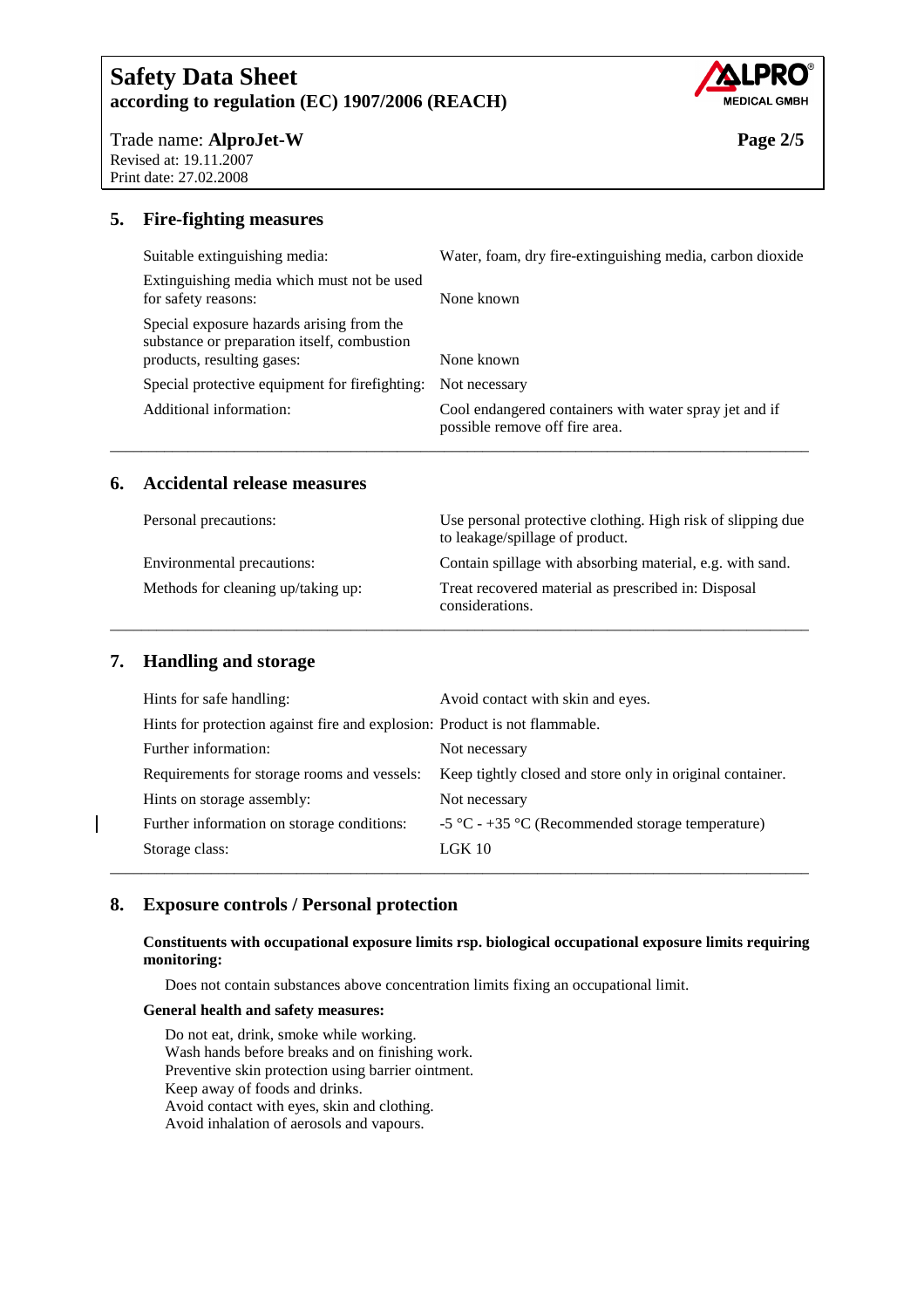

Trade name: **AlproJet-W Page 3/5**  Revised at: 19.11.2007 Print date: 27.02.2008

 $\overline{\phantom{a}}$  $\overline{\phantom{a}}$ 

#### **Personal protection equipment:**

| Respiratory protection: | Not necessary if handled cautiously. |
|-------------------------|--------------------------------------|
| Hand protection:        | E.g. natural rubber- or PVC-gloves   |
| Eye protection:         | Tightly sealed goggles               |
| Protective clothing:    | Not necessary if handled cautiously. |
|                         |                                      |

# **9. Physical and chemical properties**

| Form:                                                | liquid                        |                               |
|------------------------------------------------------|-------------------------------|-------------------------------|
| Colour:                                              | orange                        |                               |
| Odour:                                               | slightly aromatic             |                               |
| pH-value $(50 \text{ g}/1 \text{ H}_2\text{O})$ :    | $1,5-2,5$                     | $(20^{\circ}C)$               |
| Boiling point/Boiling range:                         | not relevant to safety        |                               |
| Melting point/Melting range:                         | not relevant to safety        |                               |
| Flash point (DIN, TRbF):                             | $>55^{\circ}C$                |                               |
| Flammability (solid, gases):                         | not determinable              |                               |
| Explosive properties:                                | none                          |                               |
| Lower explosion limit:                               | none                          |                               |
| Upper explosion limit:                               | none                          |                               |
| Ignition temperature:                                | not necessary                 |                               |
| Oxidizing properties:                                | none                          |                               |
| Vapour pressure:                                     | not necessary                 | at $\textsuperscript{\circ}C$ |
| Density:                                             | 1,050-1,065 g/cm <sup>3</sup> | at 20°C                       |
| Bulk density:                                        | not determinable              | at $\ldots$ °C                |
| Solubility in water:                                 | soluble                       |                               |
| in ethanol:                                          | soluble                       |                               |
| in hexan:                                            | not soluble                   |                               |
| Partition coefficient:                               | not necessary                 | (n-octanol/water)             |
| Viskosity (sort):                                    | not necessary                 | at $\mathbb{C}^{\circ}$ C     |
| Electrical conductivity (50 $g/I$ H <sub>2</sub> O): | 7300-7800 µS/cm               | $(20^{\circ}C)$               |
| Refractive index nD:                                 | 1,3418-1,3448                 | $(20^{\circ}C)$               |
| Optical rotation $\alpha$ D:                         | not necessary                 |                               |
|                                                      |                               |                               |

### **10. Stability and reactivity**

| Conditions to avoid: | No hazardous decomposition products if stored and handled as<br>prescribed. |
|----------------------|-----------------------------------------------------------------------------|
| Materials to avoid:  | No hazardous reactions with other substances known.                         |
|                      | Hazardous decomposition products: No decomposition if used as prescribed.   |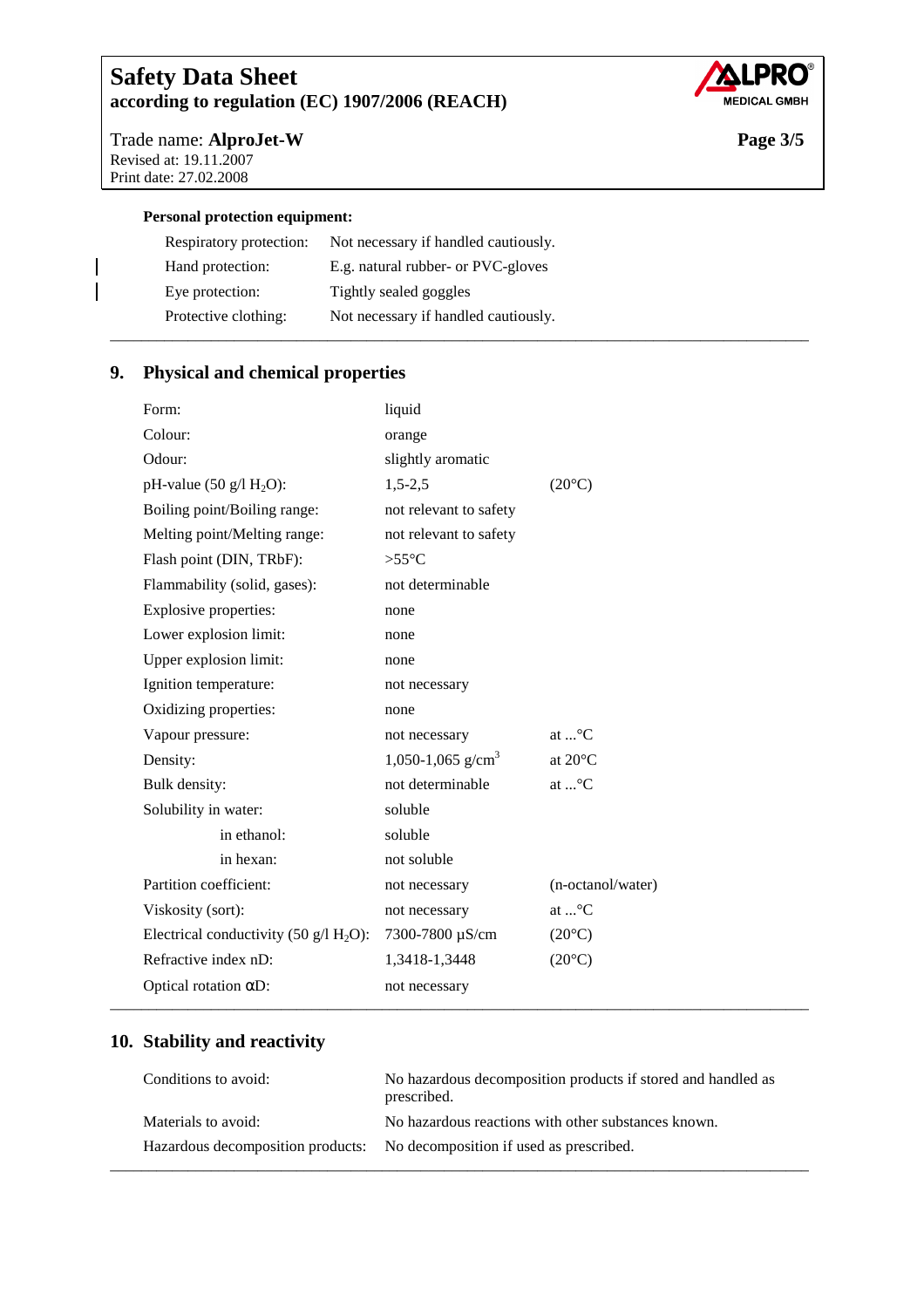

Trade name: **AlproJet-W Page 4/5** Revised at: 19.11.2007 Print date: 27.02.2008

### **11. Toxicological information**

| Acute toxicity:                      | No acute toxicity known.                      |
|--------------------------------------|-----------------------------------------------|
| Primary irritant effect on the skin: | No primary irritant effect on the skin known. |
| Primary irritant effect on the eye:  | Risk of serious damage to eyes.               |
| Mutagenic potential:                 | No mutagenic potential known.                 |
| Sensitization:                       | No sensitizing effects known.                 |
|                                      |                                               |

The product was classified on the basis of the calculation procedure of the preparation directive 1999/45/EC.

Based on manufacturer data of the main components the acute toxicity, the skin irritation, the mucous membrane irritation and the mutagenic potential of the preparation were evaluated. However, some data are not complete regarding particular main components. Nevertheless according to the experience of the manufacturer there are no other hazards expected than those which are already mentioned on the label.

\_\_\_\_\_\_\_\_\_\_\_\_\_\_\_\_\_\_\_\_\_\_\_\_\_\_\_\_\_\_\_\_\_\_\_\_\_\_\_\_\_\_\_\_\_\_\_\_\_\_\_\_\_\_\_\_\_\_\_\_\_\_\_\_\_\_\_\_\_\_\_\_\_\_\_\_\_\_\_\_\_\_\_\_\_\_\_\_\_\_

### **12. Ecological information**

| Ecotoxicity:                 | Inhibition of degradation activity in activated sludge is not to be<br>anticipated during correct introduction of low concentrations. |
|------------------------------|---------------------------------------------------------------------------------------------------------------------------------------|
| Persistence and degradation: | Ingredients are biodegradable.                                                                                                        |
| Other adverse effects:       | No other adverse effects known.                                                                                                       |
| Further information:         | Do not allow product to reach ground water or waters and do not<br>empty undiluted product into sewers.                               |

### **13. Disposal considerations**

#### **Disposal of the product:**

In the EC member states there are no standardized regulations for the disposal of chemicals. In Germany the law of the cycle of economy and waste (KrW/AbfG) prescribes the principle of utilization and therefore a distinction must be made between "waste for utilization" and "waste for removal". Furthermore special cases – particularly in case of delivery – are also regulated by the federal states. Please contact the corresponding office (authority or waste disposal company) who will inform you about the utilization or removal.

#### Waste code no.\*: 16 10 03

#### **Disposal of uncleaned as well as completely emptied packings:**

Disposal according to official regulations. Contaminated packings are to be treated like the substance.

Waste code no.\*: 15 01 10

#### **Further information:**

If there is no official regulation, non-contaminated packings can be treated like domestic waste or can be recycled.

#### \*Waste code no.: Waste incurred is classified following the code of the European waste register according to kind of waste and branch.

\_\_\_\_\_\_\_\_\_\_\_\_\_\_\_\_\_\_\_\_\_\_\_\_\_\_\_\_\_\_\_\_\_\_\_\_\_\_\_\_\_\_\_\_\_\_\_\_\_\_\_\_\_\_\_\_\_\_\_\_\_\_\_\_\_\_\_\_\_\_\_\_\_\_\_\_\_\_\_\_\_\_\_\_\_\_\_\_\_\_